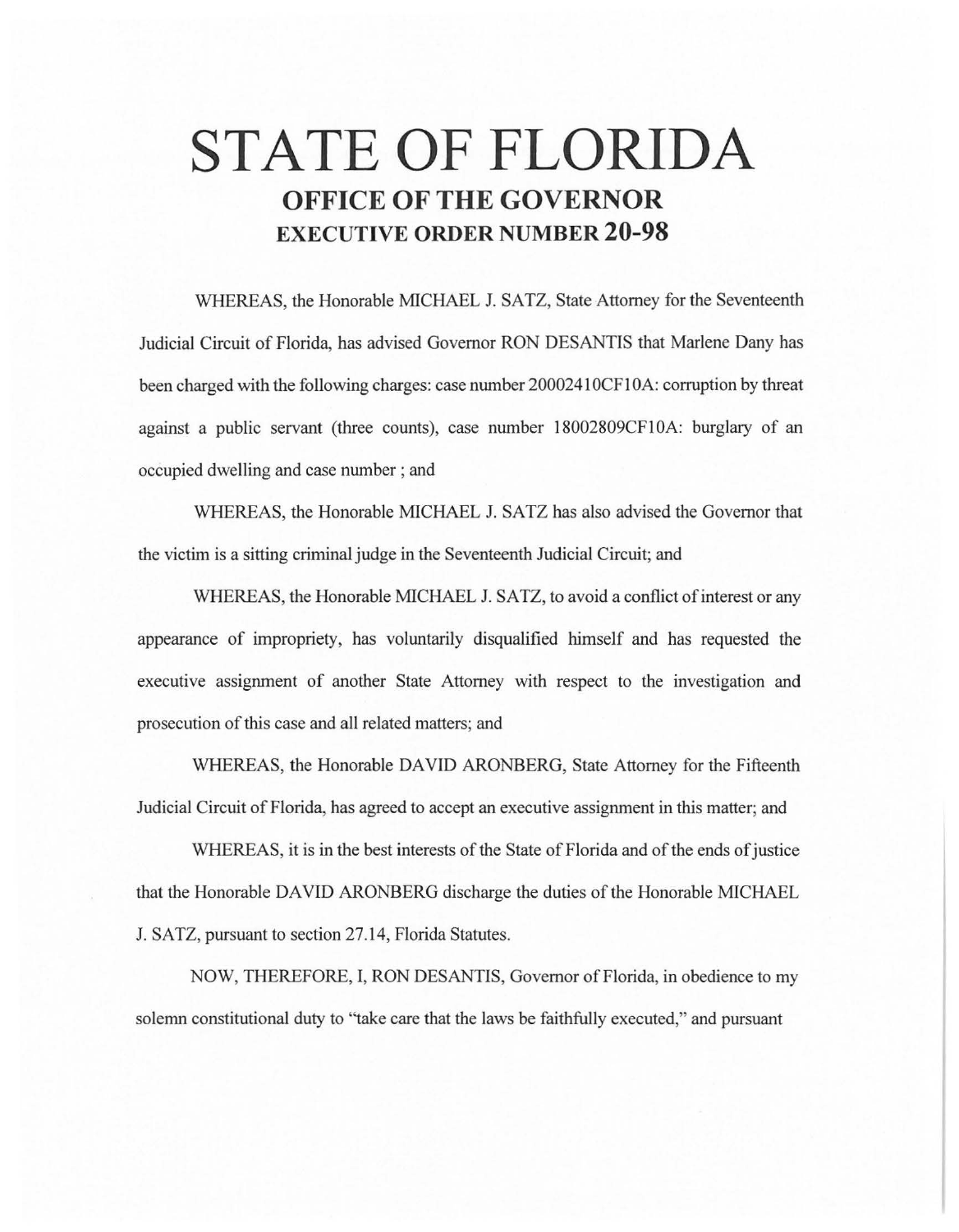to the Constitution and laws of the State of Florida, issue the following Executive Order, effective immediately:

## Section 1.

The Honorable DAVID ARONBERG, State Attorney for the Fifteenth Judicial Circuit of Florida, referred to as the "Assigned State Attorney," is assigned to discharge the duties of the Honorable MICHAEL J. SATZ, State Attorney for the Seventeenth Judicial Circuit of Florida, as they relate to the investigation, prosecution, and all matters related to Marlene Dany.

### Section 2.

The Assigned State Attorney or one or more Assistant State Attorneys and Investigators, who have been designated by the Assigned State Attorney, shall proceed immediately to the Seventeenth Judicial Circuit of Florida, and are vested with the authority to perform the duties prescribed herein.

#### Section 3.

All residents of the Seventeenth Judicial Circuit are requested, and all public officials are directed, to cooperate and render whatever assistance is necessary to the Assigned State Attorney, so that justice may be served.

#### Section 4.

The period of this Executive Assignment shall be for one (1) year, to and including April 9, 2021.